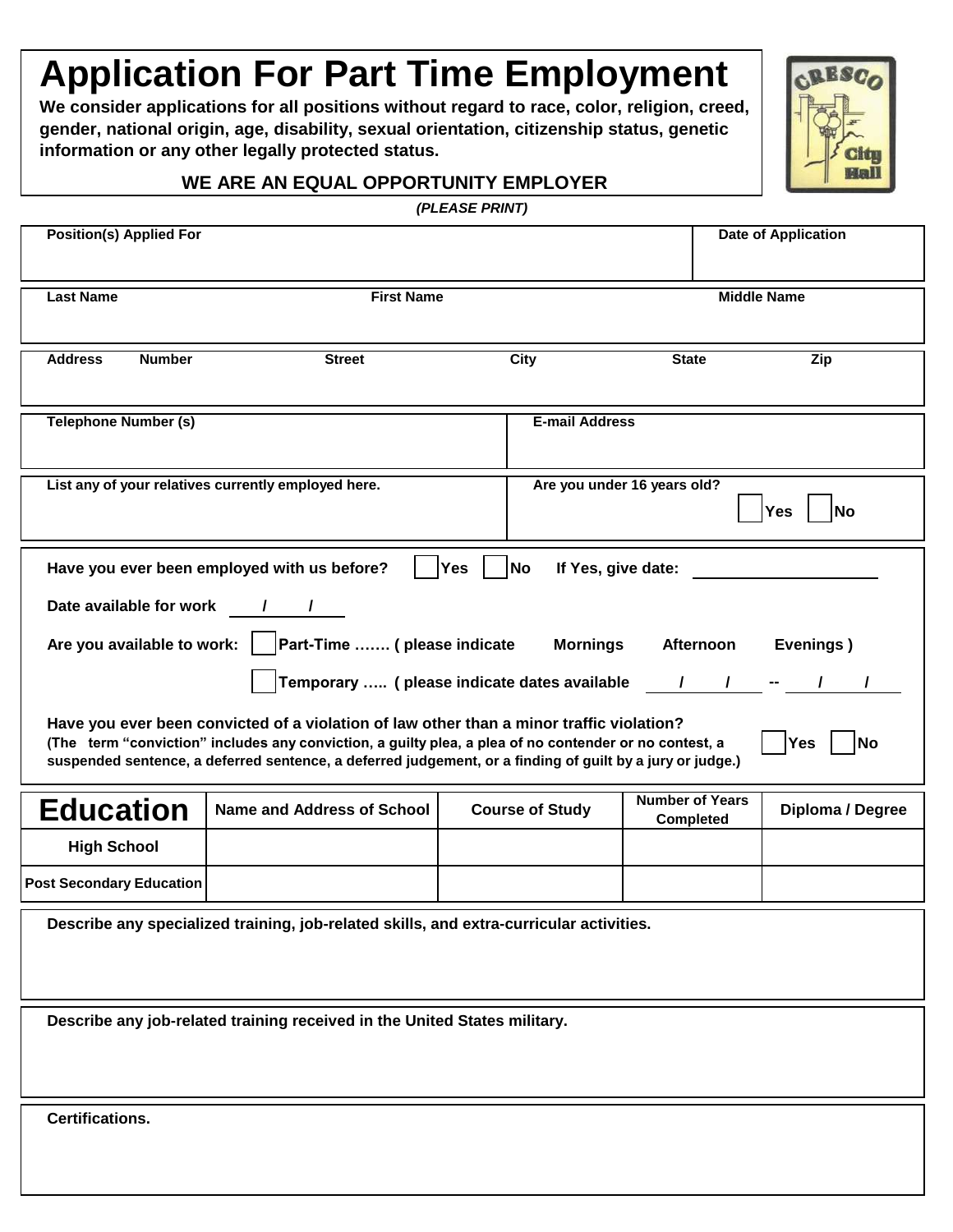**List professional, trade, business or civic activities and offices held.** *You may exclude membership which would reveal gender, race, religion, national origin, age, ancestory, disability or other protected status:*

**State any additional information you feel may be helpful to us in considering your application.**

## **Employment Experience**

**Start with your present or last job. Include any job-related military service assignments and volunteer activities. You may exclude organizations which indicate race, color, religion, gender, national origin, disabilities or other protected status.**

| 1 | Employer                   |                   | <b>Dates Employed</b>       |                                             | <b>Worked Performed</b> |
|---|----------------------------|-------------------|-----------------------------|---------------------------------------------|-------------------------|
|   |                            |                   | <b>From</b>                 | To                                          |                         |
|   | <b>Address</b>             |                   |                             |                                             |                         |
|   | Telephone Number(s)        |                   | <b>Hourly Rate / Salary</b> |                                             |                         |
|   |                            |                   | <b>Starting</b>             | <b>Final</b>                                |                         |
|   | <b>Job Title</b>           | <b>Supervisor</b> |                             |                                             |                         |
|   | <b>Reason for Leaving</b>  |                   |                             |                                             |                         |
|   | $2$ <sup>Employer</sup>    |                   | <b>From</b>                 | <b>Dates Employed</b><br>To                 | <b>Worked Performed</b> |
|   | <b>Address</b>             |                   |                             |                                             |                         |
|   |                            |                   |                             |                                             |                         |
|   | <b>Telephone Number(s)</b> |                   | <b>Starting</b>             | <b>Hourly Rate / Salary</b><br><b>Final</b> |                         |
|   | Job Title                  | <b>Supervisor</b> |                             |                                             |                         |

### **References**

| $\blacktriangleleft$ | Name                       | Phone # | E-mail |
|----------------------|----------------------------|---------|--------|
|                      | $2^{\vert$ <sup>Name</sup> | Phone # | E-mail |
|                      | $3^{\text{Name}}$          | Phone # | E-mail |

### **Applicant's Statement**

**I certify that answers given herein are true and complete.**

**I hereby understand and acknowledge that, unless otherwise defined by applicable law, any employment relationship with organization is of an "at will" nature, which means that the Employee may resign at any time and the Employer may discharge Employee at any time with or without cause.**

**In the event of employment, I understand that false or misleading information given in my application or interview(s) may result in discharge. I understand, also, that I am required to abide by all rules and regulations of the employer.**